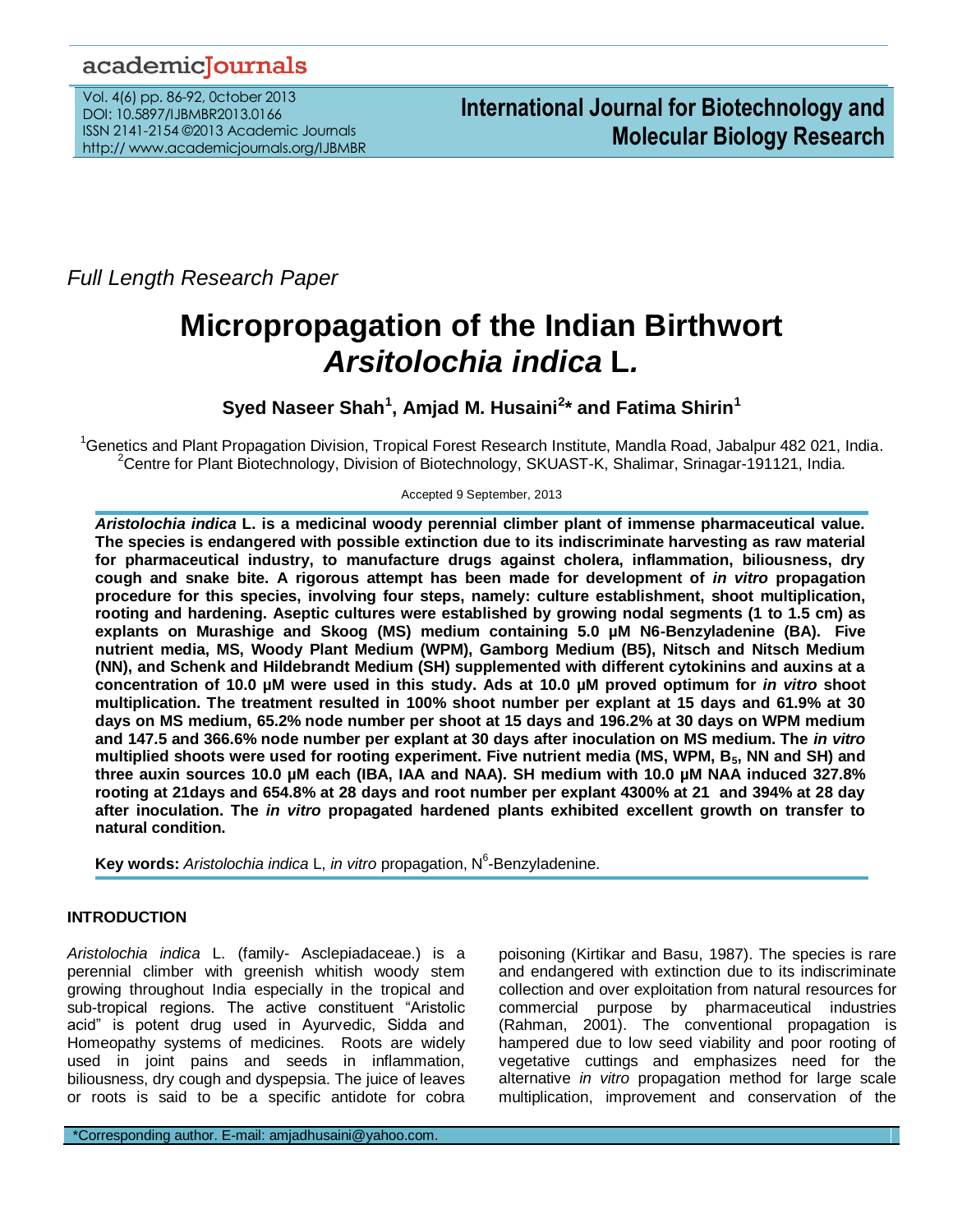

**Figure 1.** Explant collection, culture establishment and shoot multiplication in *Aristolochia indica*  L.; (a) mother plant, (b) a twig, (c) nodal explants, (d) the *in vitro* culture establishment and (e-f) the *in vitro* shoot multiplication.

species. The objective of the study was to develop an efficient protocol for its micropropagation.

#### **MATERIALS AND METHODS**

The selected (mother) plant from Jabalpur area of Madhya Pradesh, India (Figure 1a) was used to collect twig (s) (Figure 1b), which were washed thoroughly for 15 min under running water for removing the surface debris. The washed twigs were defoliated and cut into nodal explants (approximately 1 to 1.5 cm long and 0.5 to 0.6 cm diameter) (Figure 1c). These explants were washed with 2% Cetrimide<sup>®</sup> and kept for 10 min with constant vigorous (shaking 150 rpm) on an orbital shaker incubator followed by rewashing 4 to 5 times with distilled water to remove traces of Cetrimide<sup>®</sup>. The washed explants were sterilized for 5 min with  $HqCl<sub>2</sub>$  (0.1%) and

Bavistin<sup>®</sup> (1.0%) in the laminar flow cabinet. Finally, the surface sterilized nodal explants were rinsed 4 to 5 times with sterile distilled water and inoculated on MS medium (Murashige and Skoog, 1962) supplemented with 5.0 µM BA for culture establishment (Figure 1d).

The *in vitro* shoot multiplication (Figure 1e-f) was standardized through a factorial randomized experiment, using single nodal segments from established cultures. In this experiment we screened five nutrient media [MS (Murashige and Skoog, 1962), WPM (Lloyd and McCown, 1980), B<sub>5</sub> (Gamborg et al., 1968), NN (Nitsch and Nitsch, 1969) and SH (Schenk and Hildebrandt, 1972)] along with 10.0 µM each of three cytokinins (BA, TDZ, Ads), and their combinations on shoot number per explant, node number per shoot and node number per explant at 15 and 30 days after inoculation. In second experiment, five nutrient media (MS, WPM, B5, NN and SH) and three auxins (IBA, IAA and NAA) at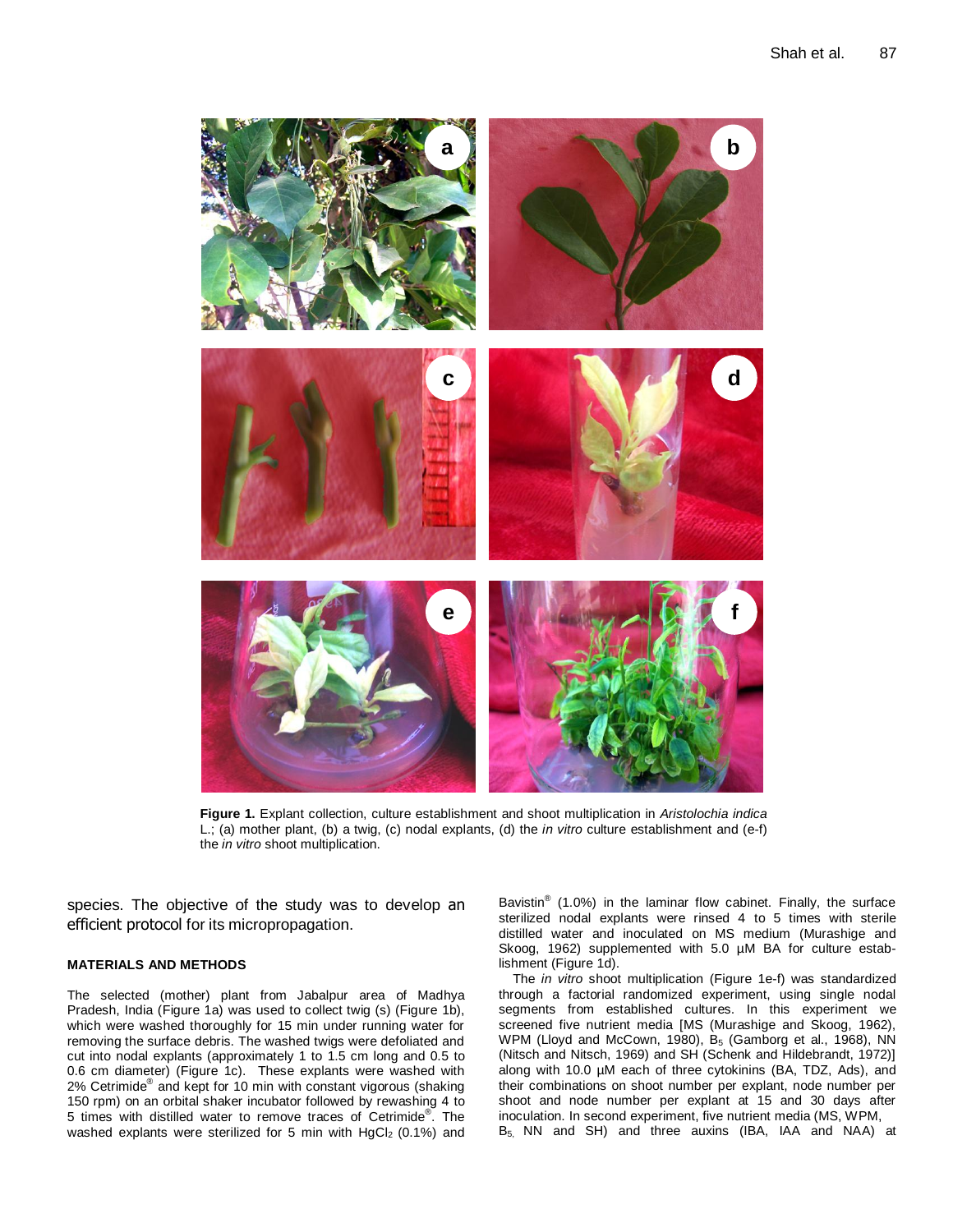

**Figure 2.** The *in vitro* induction of adventitious root in *Aristolochia indica* L. roots formation on semi-solid medium at (a) 21 and (b) 28 days after inoculation.

concentrations of 10.0 µM and their effect on rooting and root number was recorded at 21 and 28 days after inoculation (Figure 2).

#### **Culture conditions**

The inorganic salts used for preparation of culture medium were obtained from Qualigens Pvt. Ltd., India and phytohormones and B vitamins from Sigma Chemicals Pvt. Ltd., India. The medium contained 3% (w/v) sucrose, 0.8% (w/v) agar (Hi-Media chemical Ltd., India). The pH of the medium was adjusted to 6.0 before autoclaving for 15 min at 1.06 kg cm<sup>-2</sup> (121°C). Explants were<br>cultured in a 150 ml conical Borosil® flasks containing 40 ml semisolid medium. For *in vitro* shoot multiplication and rooting experiment, the cultures were incubated at  $25 \pm 2^{\circ}$ C under 16 h illuminations with fluorescent light (50 µmol  $Em^{-2} s^{-1}$ ).

#### **Hardening and transplantation**

The *in vitro* raised plantlets were removed from rooting medium washed with distilled water and the plantlets were subsequently transferred to root trainers containing autoclaved soilrite (Figure 3a) and covered with perforated polythene to maintain humidity which were kept under culture room conditions for about 10 days. Subsequently, they were transferred to perforated polythene bags and kept initially in washing room for 5 days and finally transferred to natural condition (Figure 3b-d).

#### **Statisticaly analysis**

Each experiment had three replicates for *in vitro* shoot multiplication and rooting. Each replicate had 10 propagules. The data were subjected to two way (factor) analysis of variance for both the experiments with "F" test for ascertaining level of significance. If the data were found significant at  $p \le 0.05$ , LSD<sub>0.05</sub> was computed for comparison of treatment means.

#### **RESULTS**

#### *In vitro* **shoot multiplication**

The effect of cultured media, cytokinin sources and their

all possible combinations on shoot number per explant, node number per shoot and node number per explant at both the stages of sampling was recorded.

#### **Shoot number per explant**

SH medium produced maximum shoot number per explant at 15 days and MS medium at 30 days (Table 1).The enhancement of shoot number per explant in SH medium was 100% in comparison to  $B_5$  medium at 15 days and 61.90% in MS medium at 30 days after inoculation in comparison to that in  $B_5$  medium. Further BA had significantly maximum shoot number explant<sup>-1</sup> at both stages and was statistically equalled by Ads at 15 days. Shoot number per explant in BA was 1333%, 76% more than that of TDZ at 15 and 30 days, respectively. MS medium with 10.0 µM BA produced maximum shoot numbers per explant which was 189% at 30 days after inoculation.

#### **Node number per shoot**

SH medium produced maximum node number per shoot at 15 days and WPM medium at 30 days (Table 2). The enhancement of node number per shoot in SH medium was 65.2% more than that obtained in NN medium at 15 days and 139% at 30 days in comparison to that in  $B_5$ medium which produced the lowest value for the parameter at both stages of sampling . BA induced maximum node number per shoot, which was enhanced by 61% at 15 days and 239% at 30 days in comparison with TDZ. Maximum node number per shoot was observed on SH medium with Ads, at 15 days and WPM 10.0 µM Ads at 30 days. NN medium produced minimum effect on node number per shoot at both the stages of sampling at 15 days and  $B_5$  medium at 30 days.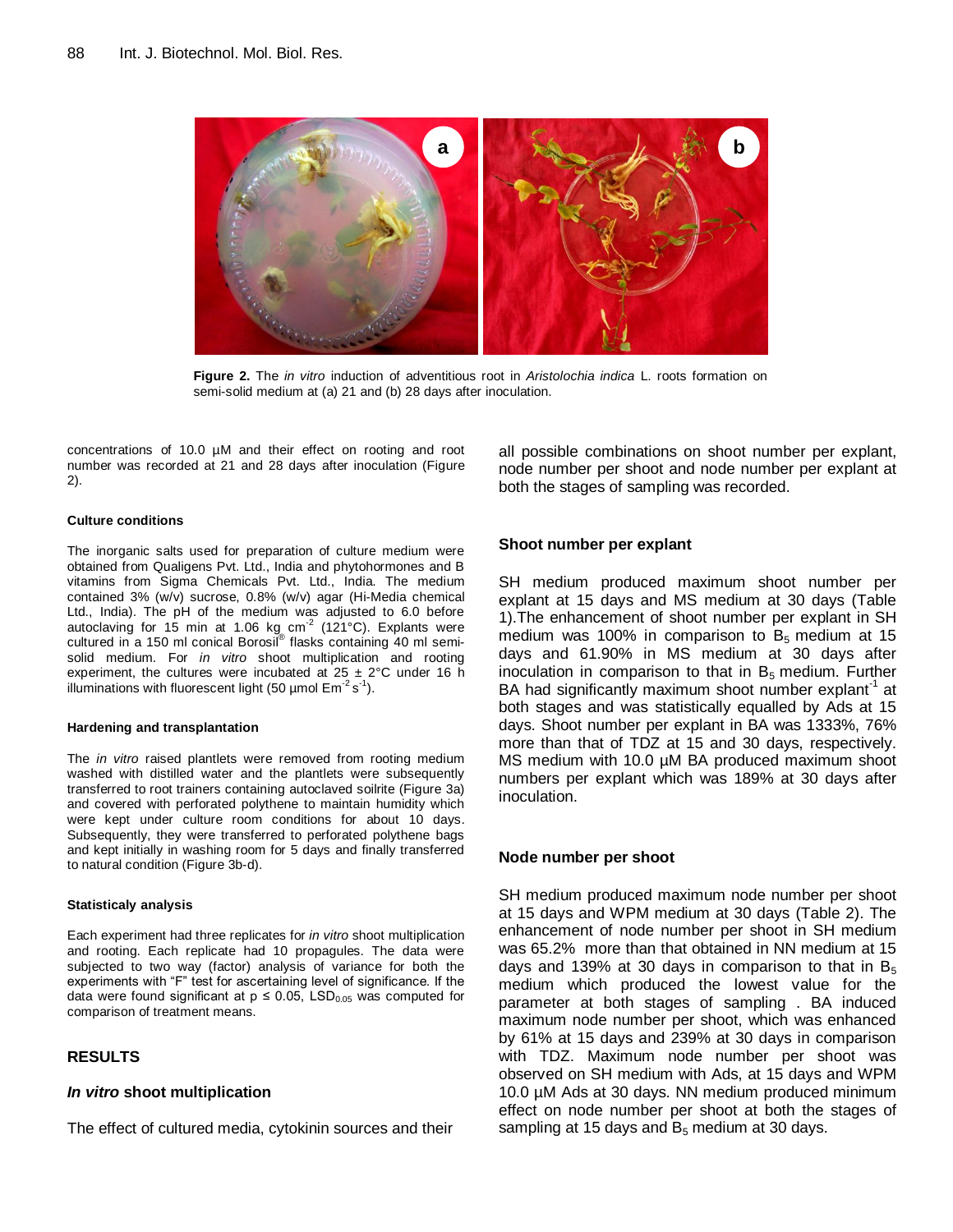

**Figure 3.** Hardening and acclimatization of the *in vitro* raised plantlets of *Aristolochia indica* L. Plantlets transferred to root trainers (a) and covered with polythene (b) placed in the culture room, (c) hardened plantlets transferred to polythene bags and (d) growth of the plantlets in the open environment.

|            | Culture media(M)        |            |           |           |           |             |           |            |           |           |      |      |  |  |
|------------|-------------------------|------------|-----------|-----------|-----------|-------------|-----------|------------|-----------|-----------|------|------|--|--|
| Cytokinin  | <b>Inoculation days</b> |            |           |           |           |             |           |            |           |           |      |      |  |  |
| source     |                         |            |           | 30 Days   |           |             |           |            |           |           |      |      |  |  |
| (C)        | MS                      | <b>WPM</b> | <b>B5</b> | <b>NN</b> | <b>SH</b> | <b>Mean</b> | <b>MS</b> | <b>WPM</b> | <b>B5</b> | <b>NN</b> | SH   | Mean |  |  |
| <b>BA</b>  | 1.00                    | 1.00       | 0.39      | 0.56      | 1.11      | 0.81        | 2.89      | 1.73       | 1.06      | 1.67      | 1.45 | 1.76 |  |  |
| <b>TDZ</b> | 0.33                    | 0.00       | 0.00      | 0.00      | 0.00      | 0.06        | 1.00      | 1.00       | 1.00      | 1.00      | 1.00 | 1.00 |  |  |
| Ads        | 0.78                    | 1.00       | 0.72      | 0.72      | 1.11      | 0.86        | 1.17      | 1.17       | 1.11      | 1.78      | 1.45 | 1.33 |  |  |
| Mean       | 0.70                    | 0.66       | 0.37      | 0.42      | 0.74      |             | 1.70      | 1.30       | 1.05      | 1.48      | 1.30 |      |  |  |
|            | $LSD$ (0.05)            |            |           |           |           |             |           |            |           |           |      |      |  |  |
| Variable   | 15Days                  | 30Days     |           |           |           |             |           |            |           |           |      |      |  |  |
| С          | 0.16                    | 0.13       |           |           |           |             |           |            |           |           |      |      |  |  |
| M          | 0.20                    | 0.17       |           |           |           |             |           |            |           |           |      |      |  |  |
| $C^*M$     | <b>NS</b>               | 0.29       |           |           |           |             |           |            |           |           |      |      |  |  |

**Table 1.** Effect of culture media and different cytokinins on shoot number per explant in *Aristolochia indica* L. at two stages of sampling.

# **Node number per explant**

SH and MS medium induced maximum node number per explant at 15 days and at 30 days respectively (Table 3). The enhancement of node number per explant in SH medium was 147.6% at 15 days and 366.6% in MS medium at 30 days as compared to  $B_5$  medium. BA and Ads had significantly maximum node number per explants at 15 and 30 days, respectively. BA enhanced node number per explants by 48% at 15 days and Ads by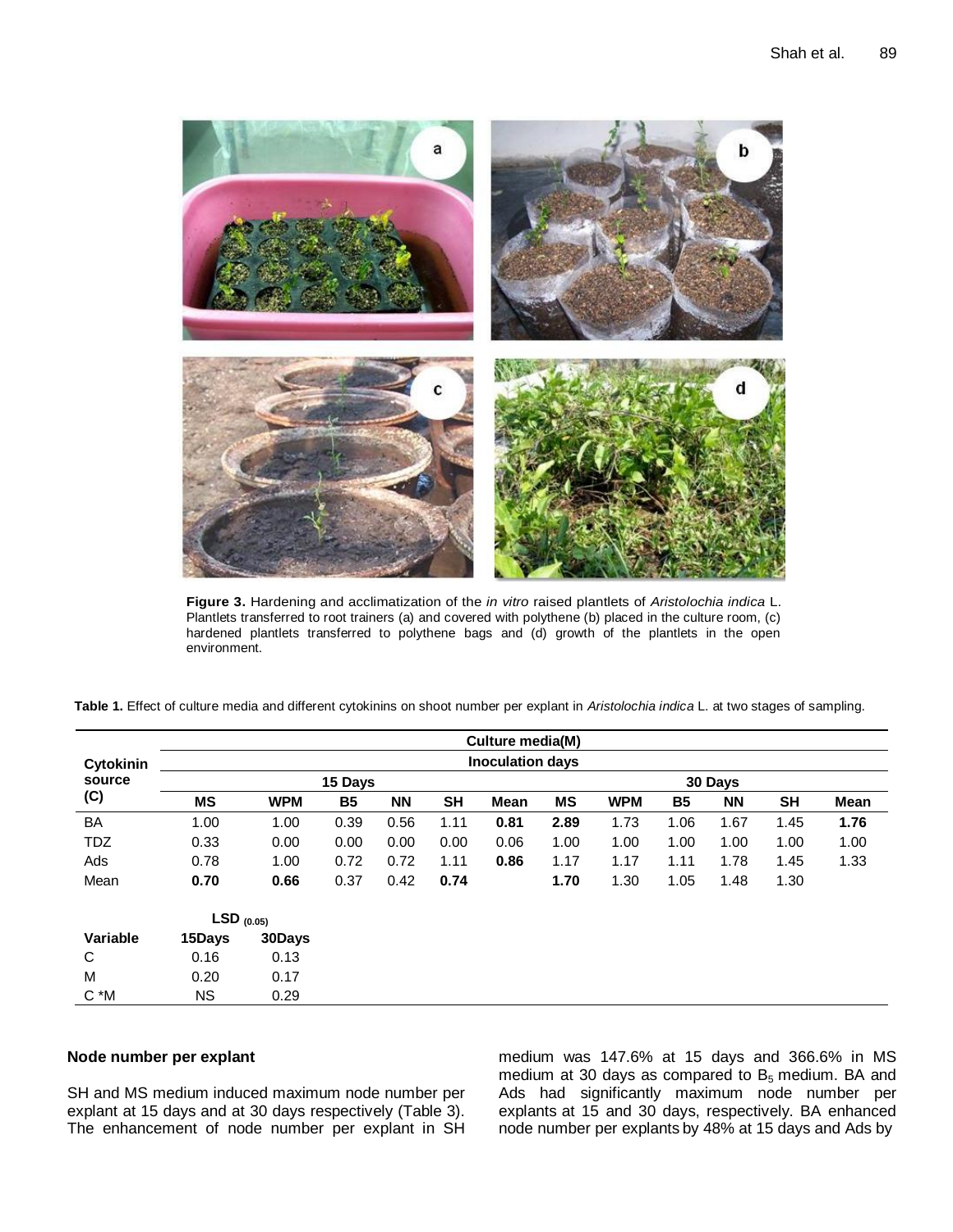|                 |                         |            |                |           |           | Culture media(M) |         |            |                |           |           |      |  |  |
|-----------------|-------------------------|------------|----------------|-----------|-----------|------------------|---------|------------|----------------|-----------|-----------|------|--|--|
| Cytokinin       | <b>Inoculation days</b> |            |                |           |           |                  |         |            |                |           |           |      |  |  |
| sources (C)     |                         |            | 15 Days        |           |           |                  | 30 Days |            |                |           |           |      |  |  |
|                 | MS                      | <b>WPM</b> | B <sub>5</sub> | <b>NN</b> | <b>SH</b> | Mean             | MS      | <b>WPM</b> | B <sub>5</sub> | <b>NN</b> | <b>SH</b> | Mean |  |  |
| <b>BA</b>       | 1.28                    | 1.55       | 1.17           | 1.28      | 2.78      | 1.61             | 4.04    | 2.67       | 1.11           | 2.28      | 2.72      | 2.57 |  |  |
| <b>TDZ</b>      | 1.00                    | 1.00       | 1.00           | 1.00      | 1.00      | 1.00             | 1.78    | 1.06       | 1.00           | 1.00      | 1.06      | 1.18 |  |  |
| Ads             | 1.56                    | 2.22       | 1.06           | 1.17      | 1.83      | 1.56             | 3.50    | 5.78       | 1.11           | 4.28      | 5.32      | 4.00 |  |  |
| Mean            | 1.28                    | 1.60       | 1.80           | 1.15      | 1.90      |                  | 3.10    | 3.17       | 1.07           | 2.52      | 3.03      |      |  |  |
|                 | $LSD_{(0.05)}$          |            |                |           |           |                  |         |            |                |           |           |      |  |  |
| <b>Variable</b> | 15 Days                 | 30 Days    |                |           |           |                  |         |            |                |           |           |      |  |  |
| C               | 0.19                    | 0.47       |                |           |           |                  |         |            |                |           |           |      |  |  |
| M               | 0.25                    | 0.61       |                |           |           |                  |         |            |                |           |           |      |  |  |
| $C^*M$          | 0.43                    | 1.06       |                |           |           |                  |         |            |                |           |           |      |  |  |

**Table 2.** Effect of culture media and different cytokinins on node number per shoot in *Aristolochia indica* L. at two stages of sampling.

**Table 3.** Effect of culture media and different cytokinins on node number per explant in *Aristolochia indica* L. at two stages of sampling.

|                | Culture media(M)        |              |                |           |           |         |           |            |                |           |           |      |  |
|----------------|-------------------------|--------------|----------------|-----------|-----------|---------|-----------|------------|----------------|-----------|-----------|------|--|
| Cytokinin      | <b>Inoculation days</b> |              |                |           |           |         |           |            |                |           |           |      |  |
| sources<br>(C) |                         |              | 15 Days        |           |           | 30 Days |           |            |                |           |           |      |  |
|                | <b>MS</b>               | <b>WPM</b>   | B <sub>5</sub> | <b>NN</b> | <b>SH</b> | Mean    | <b>MS</b> | <b>WPM</b> | B <sub>5</sub> | <b>NN</b> | <b>SH</b> | Mean |  |
| <b>BA</b>      | 1.28                    | 1.56         | 0.81           | 0.67      | 3.07      | 1.48    | 11.72     | 4.33       | 1.36           | 3.97      | 4.27      | 5.13 |  |
| <b>TDZ</b>     | 1.00                    | 1.00         | 1.00           | 1.00      | 1.00      | 1.00    | 1.06      | 1.00       | 1.00           | 1.00      | 1.06      | 1.02 |  |
| Ads            | 1.22                    | 2.22         | 0.76           | 0.81      | 2.03      | 1.41    | 4.00      | 6.80       | 1.27           | 7.55      | 7.73      | 5.47 |  |
| Mean           | 1.16                    | 1.60         | 0.86           | 0.82      | 2.03      |         | 5.60      | 4.04       | 1.20           | 4.18      | 4.35      |      |  |
| Variable       |                         | $LSD$ (0.05) |                |           |           |         |           |            |                |           |           |      |  |
|                | 15 Days                 | 30 Days      |                |           |           |         |           |            |                |           |           |      |  |
| C              | 0.21                    | 0.85         |                |           |           |         |           |            |                |           |           |      |  |
| M              | 0.28                    | 1.10         |                |           |           |         |           |            |                |           |           |      |  |
| C *M           | 0.48                    | 1.91         |                |           |           |         |           |            |                |           |           |      |  |

436% at 30 days in comparison to TDZ, which produced the lowest value for the parameter. As for interaction, SH medium with 10.0 µM Ads registered the highest value for the parameter at 30 days after sampling.

#### *In vitro* **adventitious rooting**

Auxin sources and their combinations with different media induced significant rooting and root number per explant at both the stages of sampling.

#### **Percent rooting**

SH medium produced significantly high percent of rooting. The enhancement of rooting in SH medium was 327.8% at 21 days and 655% at 28 days in comparison to MS medium.  $MS$ ,  $B_5$ , NN and WPM produced minimum effect on rooting. NAA produced significantly maximum rooting (%), which was 228 at 21 days and 443.7% at 28 days after inoculation in compared to IAA producing minimum value for rooting. SH medium with10.0 µM NAA maximum rooting at both stages of sampling (Table 4).

#### **Root number per explants**

SH medium produced maximum root number per explant at both the stages of sampling. The enhancement of root number per explant was 4300% at 21 days and 394% at 28 days after inoculation in comparison with WPM, MS and NN medium. NAA was found to have significant effect on root number per explant at both stages of sampling and resulted in 800% at 21 days and 2900% at 28 days more than that obtained in IAA. SH medium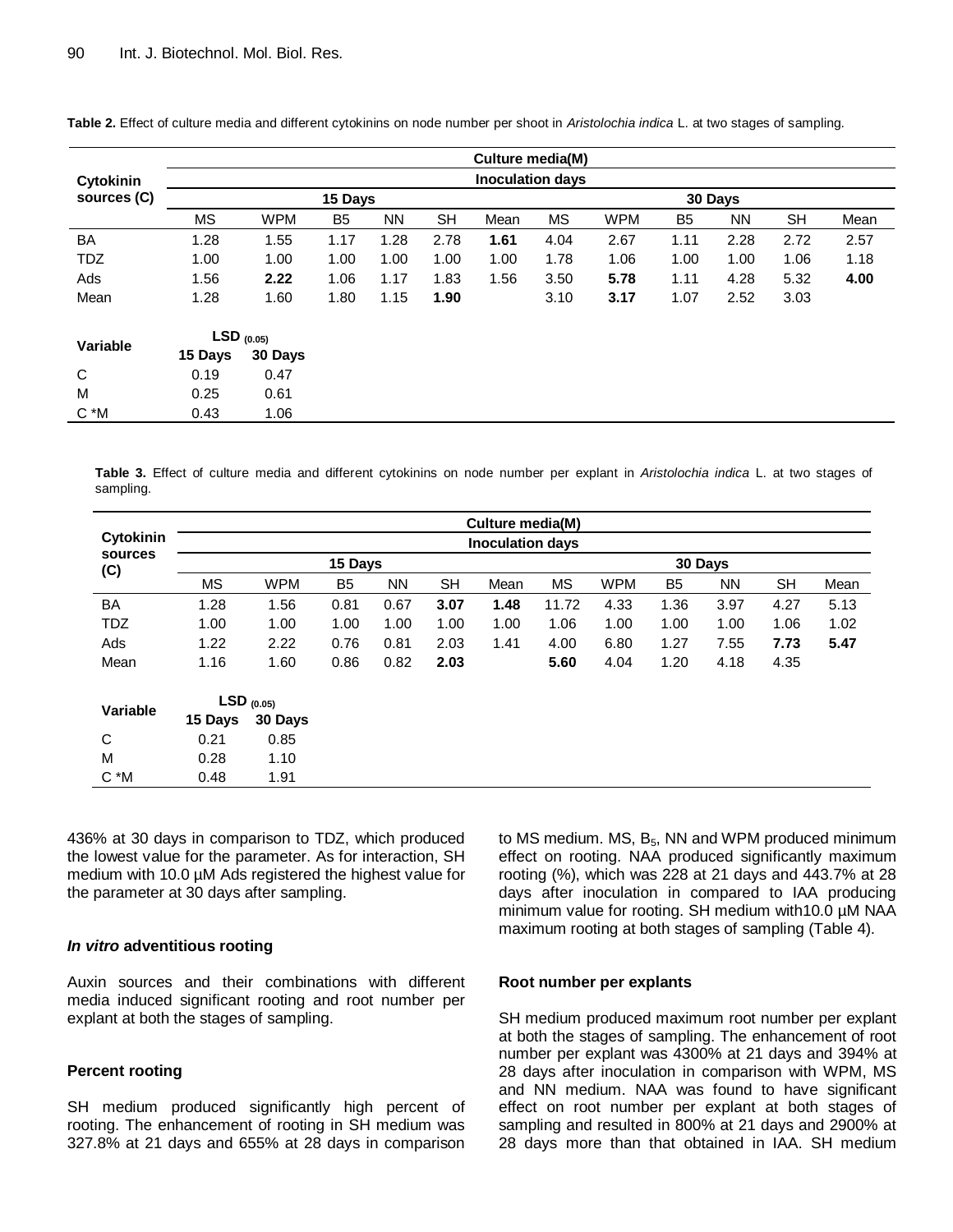|            |                         |            |           |                      |           | Culture media (M) |                      |             |           |           |           |         |  |  |
|------------|-------------------------|------------|-----------|----------------------|-----------|-------------------|----------------------|-------------|-----------|-----------|-----------|---------|--|--|
| Auxin      | <b>Inoculation days</b> |            |           |                      |           |                   |                      |             |           |           |           |         |  |  |
| sources    |                         |            |           | Rooting at % 21 Days |           |                   | Rooting at % 28 Days |             |           |           |           |         |  |  |
| (A)        | <b>MS</b>               | <b>WPM</b> | <b>B5</b> | <b>NN</b>            | <b>SH</b> | Mean              | <b>MS</b>            | <b>WPM</b>  | <b>B5</b> | <b>NN</b> | <b>SH</b> | Mean    |  |  |
| <b>IBA</b> | $\mathbf 0$             | 0          | 0         | 16.66                | 0         | 3.33              | 0                    | 0           | 5.55      | 16.66     | 0         | 4.44    |  |  |
|            | (4.16)                  | (4.16)     | (4.16)    | (24.06)              | (4.16)    | (8.14)            | (4.16)               | (4.16)      | (10.79)   | (24.06)   | (4.16)    | (9.47)  |  |  |
| IAA        | 0                       | $\pmb{0}$  | 0         | 0                    | 0         | 0                 | 0                    | 0           | 0         | 5.55      | 0         | 1.11    |  |  |
|            | (4.16)                  | (4.16)     | (4.16)    | (4.16)               | (4.16)    | (4.16)            | (4.16)               | (4.16)      | (4.16)    | (10.79)   | (4.16)    | (5.49)  |  |  |
|            | 5.55                    | 0          | 0         | 0                    | 50        | 11.11             | 22.22                | 0           | 16.66     | 5.55      | 100       | 28.89   |  |  |
| <b>NAA</b> | (10.79)                 | (4.16)     | (4.16)    | (4.16)               | (45)      | (13.65)           | (24.4)               | (4.16)      | (24.06)   | (10.79)   | (85.84)   | (29.85) |  |  |
|            | 1.9                     | 0          | 0         | 5.6                  | 16.7      |                   | 7.4                  | $\mathbf 0$ | 7.4       | 9.3       | 33.3      |         |  |  |
| Mean       | (6.4)                   | (4.16)     | (4.16)    | (10.8)               | (17.8)    |                   | (10.9)               | (4.16)      | (13.00)   | (15.2)    | (31.4)    |         |  |  |
| Variable   | $LSD$ (0.05)            |            |           |                      |           |                   |                      |             |           |           |           |         |  |  |
|            | 21 Days                 | 28 Days    |           |                      |           |                   |                      |             |           |           |           |         |  |  |
| Α          | 2.21                    | 5.49       |           |                      |           |                   |                      |             |           |           |           |         |  |  |
| M          | 2.85                    | 7.08       |           |                      |           |                   |                      |             |           |           |           |         |  |  |
| $A^*M$     | 4.94                    | 12.27      |           |                      |           |                   |                      |             |           |           |           |         |  |  |

**Table 4.** Effect of culture media and different auxins on percent of rooting in *Aristolochia indica* L. at two stages of sampling.

**Table 5.** Effect of culture media and different auxins on root number per explant in *Aristolochia indica* L. at two stages of sampling.

|                         | Culture media(M)        |            |           |                     |           |                     |           |            |                |           |           |      |  |
|-------------------------|-------------------------|------------|-----------|---------------------|-----------|---------------------|-----------|------------|----------------|-----------|-----------|------|--|
| Auxin<br>sources<br>(A) | <b>Inoculation days</b> |            |           |                     |           |                     |           |            |                |           |           |      |  |
|                         |                         |            |           | Root number 21 Days |           | Root number 28 Days |           |            |                |           |           |      |  |
|                         | <b>MS</b>               | <b>WPM</b> | <b>B5</b> | <b>NN</b>           | <b>SH</b> | Mean                | <b>MS</b> | <b>WPM</b> | B <sub>5</sub> | <b>NN</b> | <b>SH</b> | Mean |  |
| <b>IBA</b>              | 0.00                    | 0.00       | 0.00      | 0.16                | 0.00      | 0.03                | 0.00      | 0.00       | 0.28           | 0.39      | 0.00      | 0.13 |  |
| <b>IAA</b>              | 0.00                    | 0.00       | 0.00      | 0.00                | 0.00      | 0.00                | 0.00      | 0.00       | 0.00           | 0.17      | 0.00      | 0.03 |  |
| <b>NAA</b>              | 0.05                    | 0.00       | 0.00      | 0.00                | 1.33      | 0.27                | 0.66      | 0.00       | 0.44           | 0.11      | 3.28      | 0.90 |  |
| Mean                    | 0.01                    | 0.00       | 0.00      | 0.05                | 0.44      |                     | 0.22      | 0.00       | 0.24           | 0.22      | 1.01      |      |  |
| Variable                | LSD (0.05)              |            |           |                     |           |                     |           |            |                |           |           |      |  |
|                         | 21 Days                 | 28 Days    |           |                     |           |                     |           |            |                |           |           |      |  |
| Α                       | 0.16                    | 0.27       |           |                     |           |                     |           |            |                |           |           |      |  |
| M                       | 0.20                    | 0.35       |           |                     |           |                     |           |            |                |           |           |      |  |
| $A^*M$                  | 0.36                    | 0.61       |           |                     |           |                     |           |            |                |           |           |      |  |

along with 10.0 µM NAA was found to have significant effect on root number per explant at 21 and 28 days after inoculation (Table 5).

## **DISCUSSION**

The micro-propagation of *A. indica* comprises four steps, namely: establishment of culture from nodal explants, shoot multiplication, root induction and hardening and acclimatization. The present investigation was intended for the standardization of culture medium and plant growth regulators at second and third steps followed by hardening procedure. For shoot multiplications, the best *in vitro* combination was SH medium supplemented with 10.0 µM Ads. There is no published report on the *in vitro* shoot multiplication of *A. indica* using SH medium. The suitability of SH medium in the present study contrasts with earlier reports of micropropagation for this species wherein MS medium was found to be the most effective